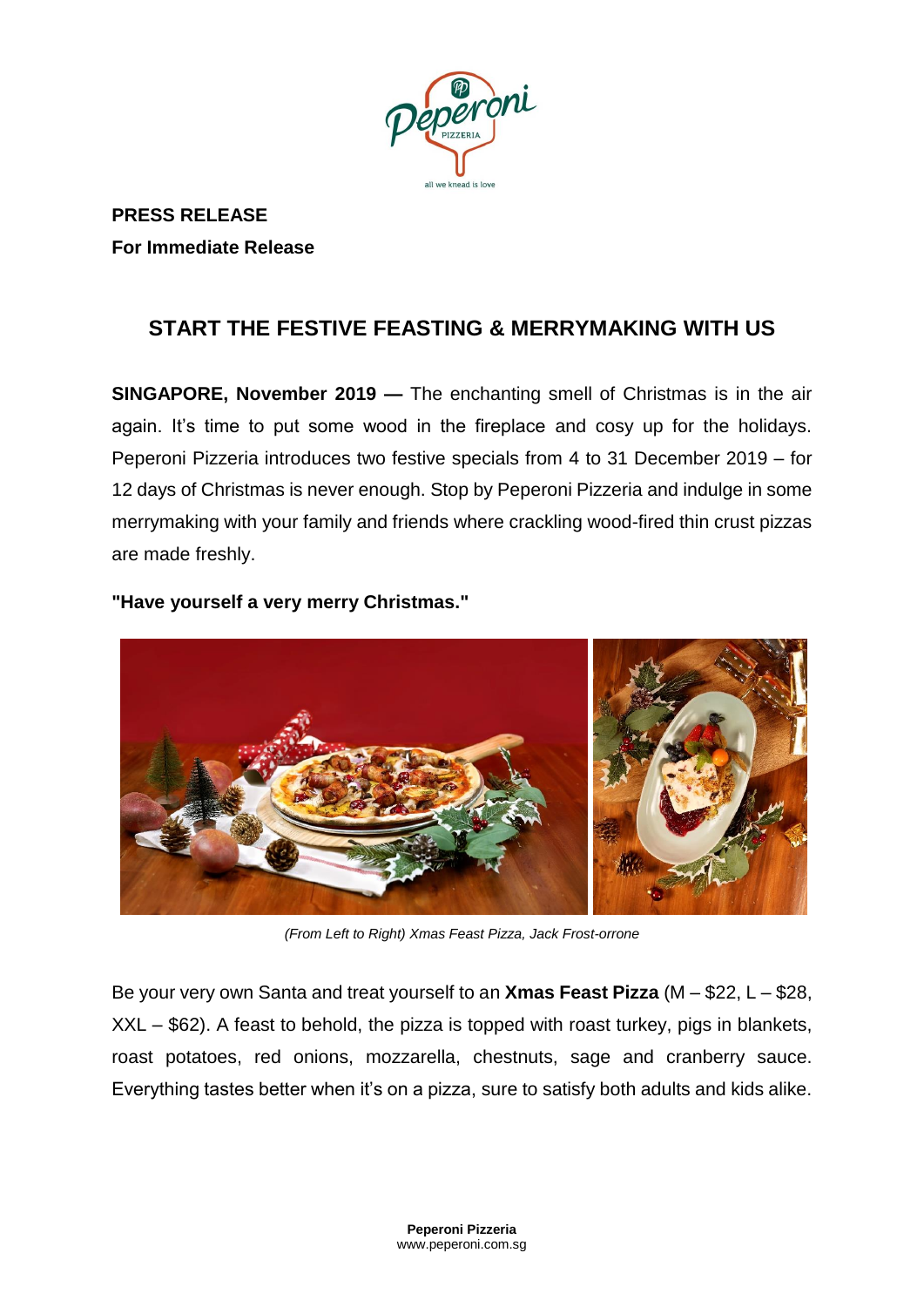

Reach new levels of indulgent goodness and end your meal on a sweet note with the **Jack Frost-orrone** (\$10) – a Torrone Semifreddo of pistachio nougat terrine topped with fruits of the forest and raspberry coulis.



*Photo: Peperoni Pizzeria Christmas Bundle*

For those who may not have the time and may be currently panicking about the lack of a Christmas dinner, fret not. Save Christmas by ordering the **Christmas Bundle** (\$125), filled with more tummy-filling goodies than Santa's bag. Start off with an **Antipasto Sharing Board**, before tucking into an **XXL Xmas Feast Pizza**. There's no need to steal from the cookie jar, as you finish the meal with more dessert than ol' lovely Grandma could fill you with – a double portion of **Jack Frost-orrone** plus a mountain of **Profiteroles** just because it's Christmas and the sugar plum fairy is on the job. On the side, rinse off the festive guilty pleasure with a jug of home-brewed iced lemon tea.

For those who prefer to celebrate this festive season in the comfort of your home, **Xmas Feast Pizza** is also available on Deliveroo and can be delivered right to your door step. For a jolly good time with friends or family, there is always Peperoni's.

## **- END -**

**Peperoni Pizzeria** www.peperoni.com.sg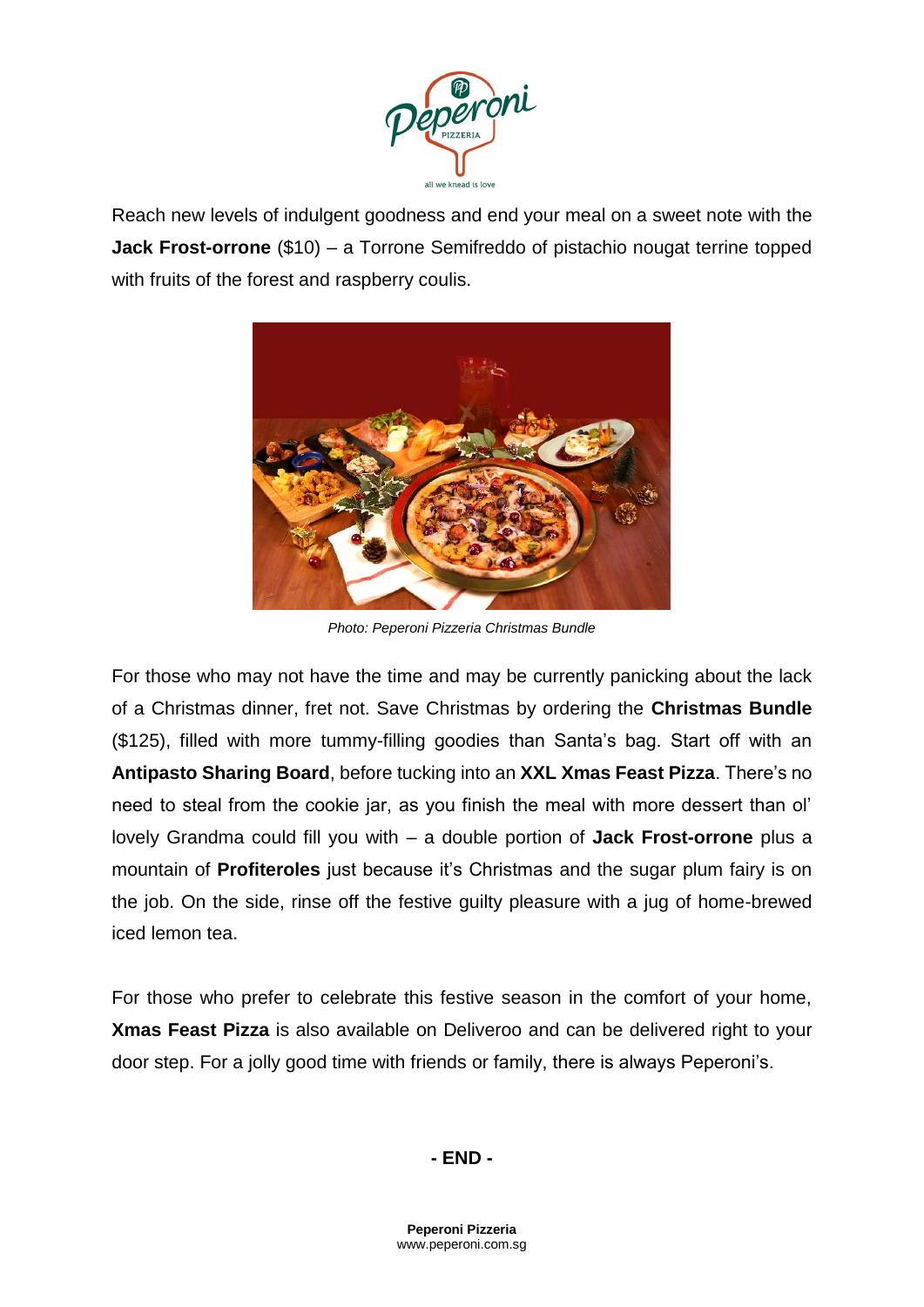

## **About Peperoni Pizzeria**

Established in 2004, Peperoni Pizzeria is part of the award-winning Les Amis Group. The warmth and comfort of wood-fired pizzas and traditional pastas over chilled drinks with friends and families became an everyday affair that started with the first Peperoni, located in Greenwood Singapore. Famed for its affordable yet high quality Italian cuisine, each outlet features an in-house bar serving a stellar collection of wines, spirits and imported craft beers to match - great to liven up any party.

Peperoni has since evolved into a much-loved destination with its 'Appetite for Life' philosophy. This philosophy makes Peperoni more than just a restaurant, as it is a place with a mission - to bring people together, to bind relationships, and to savour life in all its delightful flavours. Here is also where pizza chefs sprinkle a myriad of fresh ingredients on soft hand-knead dough before wood-fire Peperoni's signature 21-inch XXL pizza!

## **Restaurant Information**

Website: www.peperoni.com.sg Email: peperonifeedback@lesamis.com.sg

Facebook: www.facebook.com/peperonipizzeria Instagram: www.instagram.com/peperonipizzeria

Delivery: Order with Deliveroo – visit www.peperoni.com.sg or https://deliveroo.com.sg/brands/peperoni-pizzeria to find out more.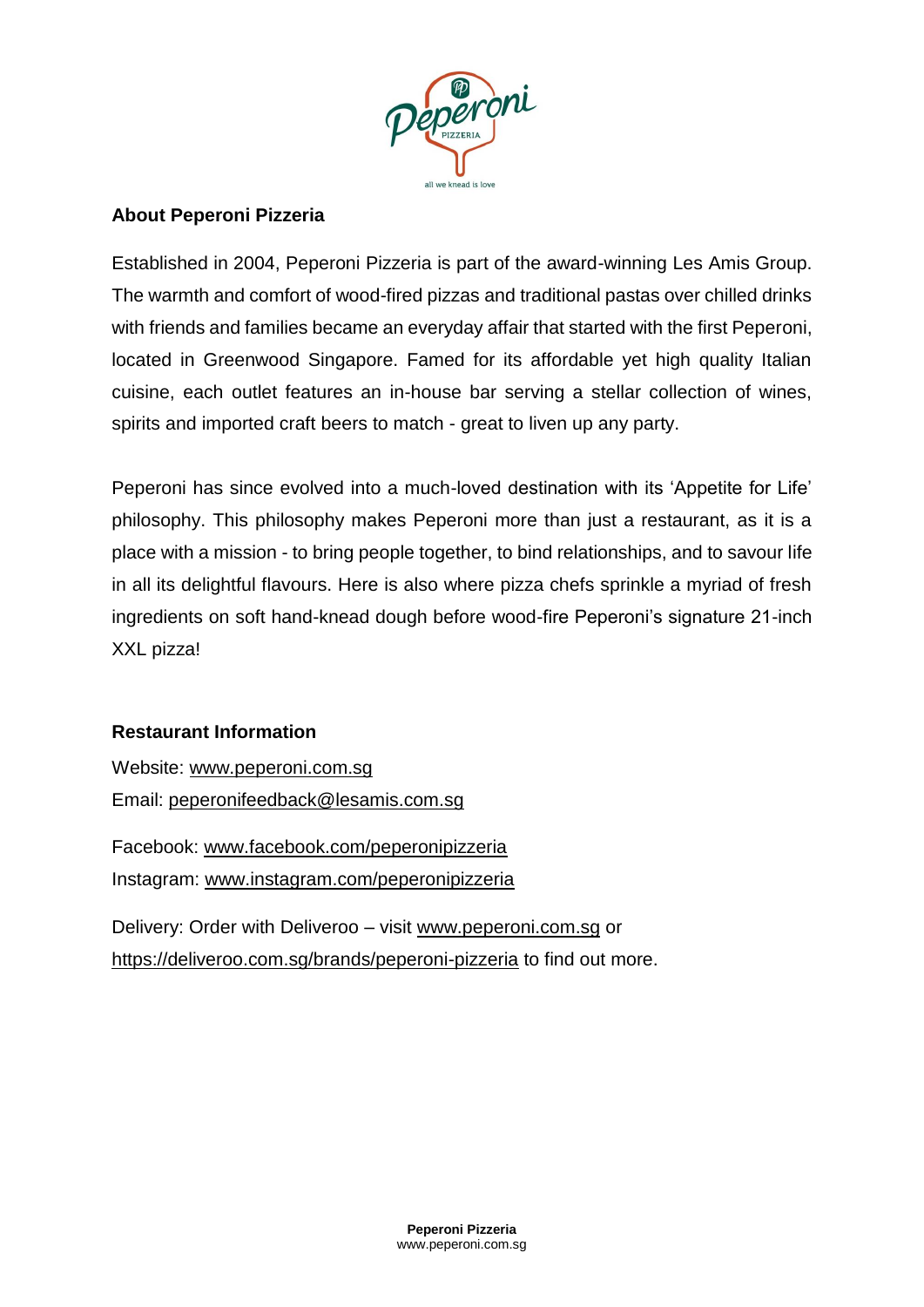

## Address:

| <b>PP @ SUNTEC CITY*</b>                                                            | <b>PP @ ZION ROAD</b>                                                   |
|-------------------------------------------------------------------------------------|-------------------------------------------------------------------------|
| Suntec City Mall #B1-130, Singapore 038983                                          | 56 Zion Road, Singapore 247781                                          |
| (*no reservations for this outlet)                                                  | Telephone: (65) 6732-3253                                               |
| Telephone: (65) 6884 7737                                                           | <b>Operating Hours:</b>                                                 |
| <b>Operating Hours:</b>                                                             | Mondays to Saturdays: 12.00pm to 10.30pm                                |
| Mondays to Sundays: 11.00am to 9.30pm                                               | Sundays: 11.00am to 10.30pm                                             |
| Closed from 3pm to 5pm on Mon to Fri, 4pm to<br>5pm on Sat, Sun and Public Holidays | Closed from 3.00pm to 5.00pm on Mon to<br>Thurs. Last order at 10.30pm. |
|                                                                                     |                                                                         |
| <b>PP @ FRANKEL AVE</b>                                                             | <b>PP @ GREENWOOD AVE</b>                                               |
| 95 Frankel Avenue, Singapore 458221                                                 | 6 Greenwood Avenue, Hillcrest Park<br>Singapore 289195                  |
| Telephone: (65) 6445-5661                                                           | Telephone: (65) 6465-6556                                               |
| <b>Operating Hours:</b>                                                             | <b>Operating Hours:</b>                                                 |
| Mondays to Saturdays: 12pm to 11pm                                                  | Mondays to Saturdays: 12pm to 11pm                                      |
| Sundays: 11am to 11pm                                                               | Sundays: 11am to 11pm                                                   |
| Closed from 3pm to 5pm on Mon to Thurs.                                             | Closed from 3pm to 5pm on Mon to Thurs                                  |
| Last Orders: Lunch at 2.30pm, Dinner at 10.30pm                                     | Last Orders: Lunch at 2.30pm, Dinner at                                 |
| Closed on certain holidays. Please call to enquire.                                 | 10.30pm                                                                 |
|                                                                                     | Closed on certain holidays. Please call to<br>enquire.                  |
| <b>PP @ BIOPOLIS</b>                                                                | PP @ Upper Thomson                                                      |
| 10 Biopolis #01-01, Chromos Block<br>Singapore 138670                               | 267 Upper Thomson Road<br>Singapore 574394                              |
| Telephone: (+65) 6478 9091                                                          | Telephone: (65) 6509-1575                                               |
| <b>Operating Hours:</b>                                                             | <b>Operating Hours:</b>                                                 |
| Mondays to Sundays: 11am to 10pm                                                    | Mondays to Saturdays: 12.00pm to 10.30pm                                |
| Closed from 3pm to 5pm on Mon to Fri.                                               | Sundays: 11.00am to 11.00pm                                             |